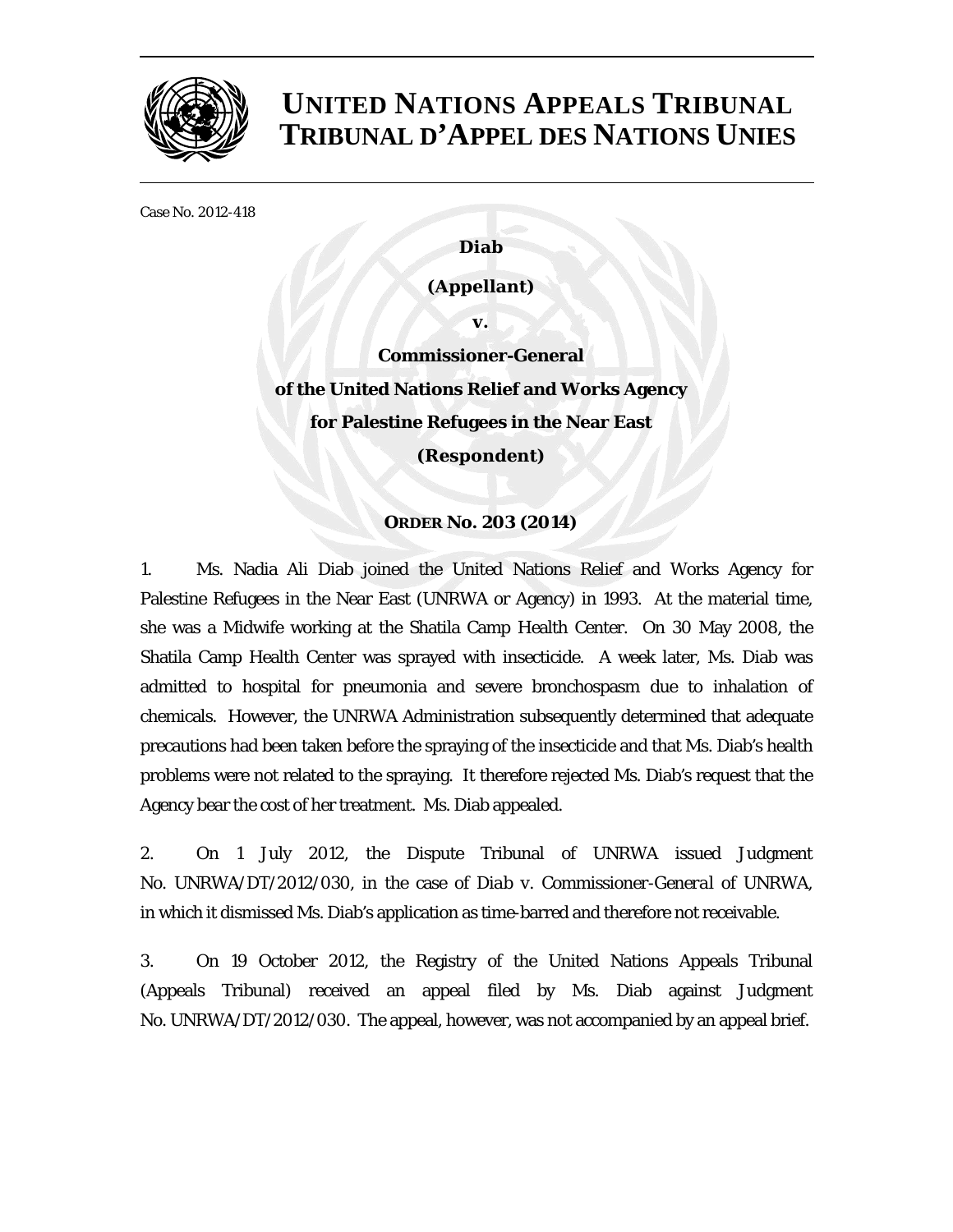4. In an e-mail dated 29 November 2012, the Registry advised Ms. Diab's Counsel of the need to *inter alia* file an appeal brief to explain the legal basis of Ms. Diab's appeal as set out in Article 2(1) of the Statute of the Appeals Tribunal, within five working days.

5. Seven and a half months later, on 15 July 2013, the Registry wrote to Ms. Diab's Counsel advising that failing receipt, by 1 August 2013, of an explanation justifying a waiver of the time limit to file her appeal brief, Ms. Diab's case would be closed.

6. On 1 August 2013, Ms. Diab filed an appeal brief with the Registry. Ms. Diab maintained that the UNRWA Dispute Tribunal erred in denying her request to call the sanitation laborer as a witness to corroborate her argument that she was at the Shatila Camp Health Center on the day of the spraying of the insecticide. On the time bar issue, Ms. Diab stated that it was "un-acceptable" and "appalling" for the UNRWA Dispute Tribunal to dismiss her appeal on the time bar basis, when the Agency was allowed to "hide behind administrative delay".

7. In response to the Registry's request for an explanation of the delay in filing an appeal brief, Ms. Diab's Counsel stated, on 11 September 2013, that neither he nor his client had been aware of the requirement for an appeal brief as part of an appeal, but that "[o]nce you emailed us on 15 July with a deadline to do so by 1<sup>st</sup> August we complied". On 8 October 2013, Ms. Diab filed a motion for "[w]aiver of time limits on the grounds of exceptional circumstances"

8. Under Article 7(3) of the Appeals Tribunal Statute, "[t]he Appeals Tribunal may decide in writing, upon written request by the applicant, to suspend or waive the deadlines for a limited period of time and only in exceptional cases". Considering the totality of the circumstances of the present case, I decide to accept the appeal brief as filed by Ms. Diab on 1 August 2013 in the interests of justice.

 IT IS HEREBY ORDERED that Ms. Diab's motion for waiver of time limits on the grounds of exceptional circumstances IS GRANTED. The Registry is instructed to include the appeal brief that Ms. Diab filed on 1 August 2013 as part of her appeal and forward her appeal to the Agency for an answer within the applicable time limit.